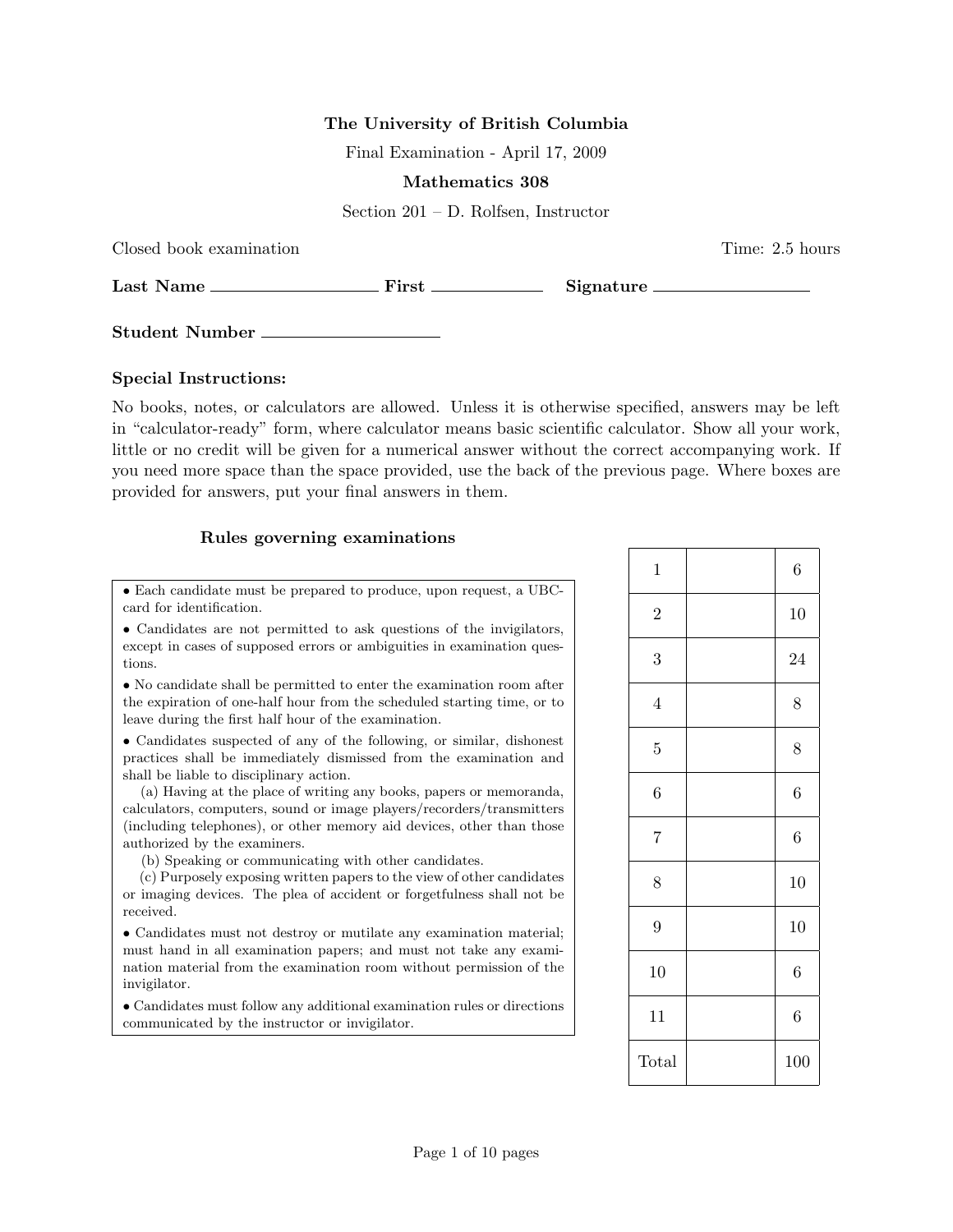Marks 1. What is the interior angle of a regular 7-gon, measured in radians? [6]

Answer:

[10] 2. (a) Write the complex number  $5e^{-3\pi i/4}$  in the form  $x + iy$ :

Answer:

(b) Give all complex solutions Z to the equation  $Z^2 = 1 - i$ . (You may write your answers in polar form or the form  $x + iy$ .

Answer: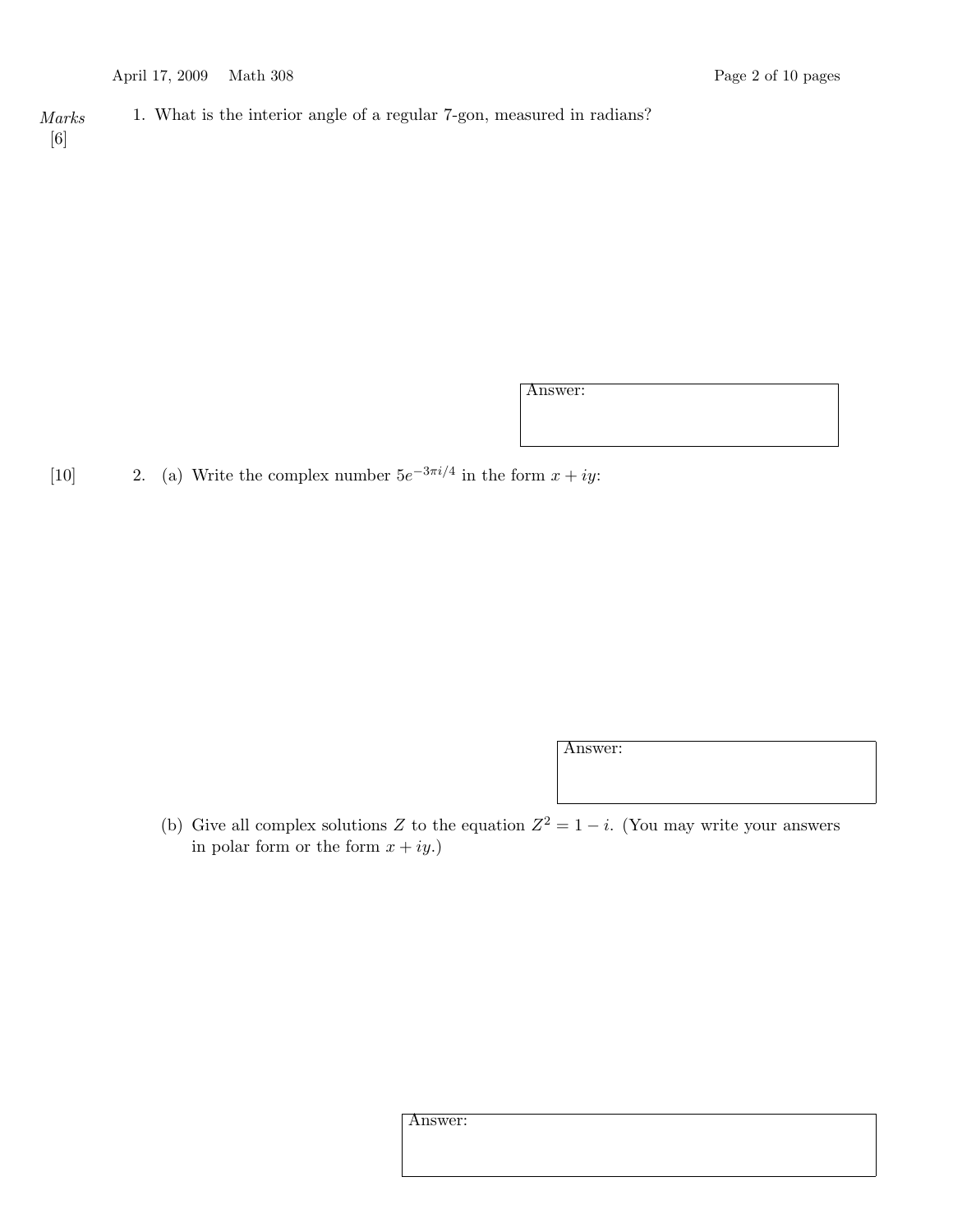| April 17, 2009 |  |  | Math 308 |  |
|----------------|--|--|----------|--|
|----------------|--|--|----------|--|

Page 3 of 10 pages

- 3. True or false? Explain.
- [3] (a) For any two vectors X and Y in  $\mathbb{R}^n$  we have  $|X| + |Y| \leq |X Y|$ .

True/False?

[3] (b) In any triangle, the centroid, circumcentre, and orthocentre are collinear.

True/False?

[3] (c) The inequality  $|x| + |y| + |z| \leq 1$  defines a regular octahedron in  $\mathbb{R}^3$ .

True/False?

(d) The circumcentre of a triangle lies outside the triangle if one of the triangle's angles is [3] greater than a right angle.

| Irue/False. |
|-------------|
|             |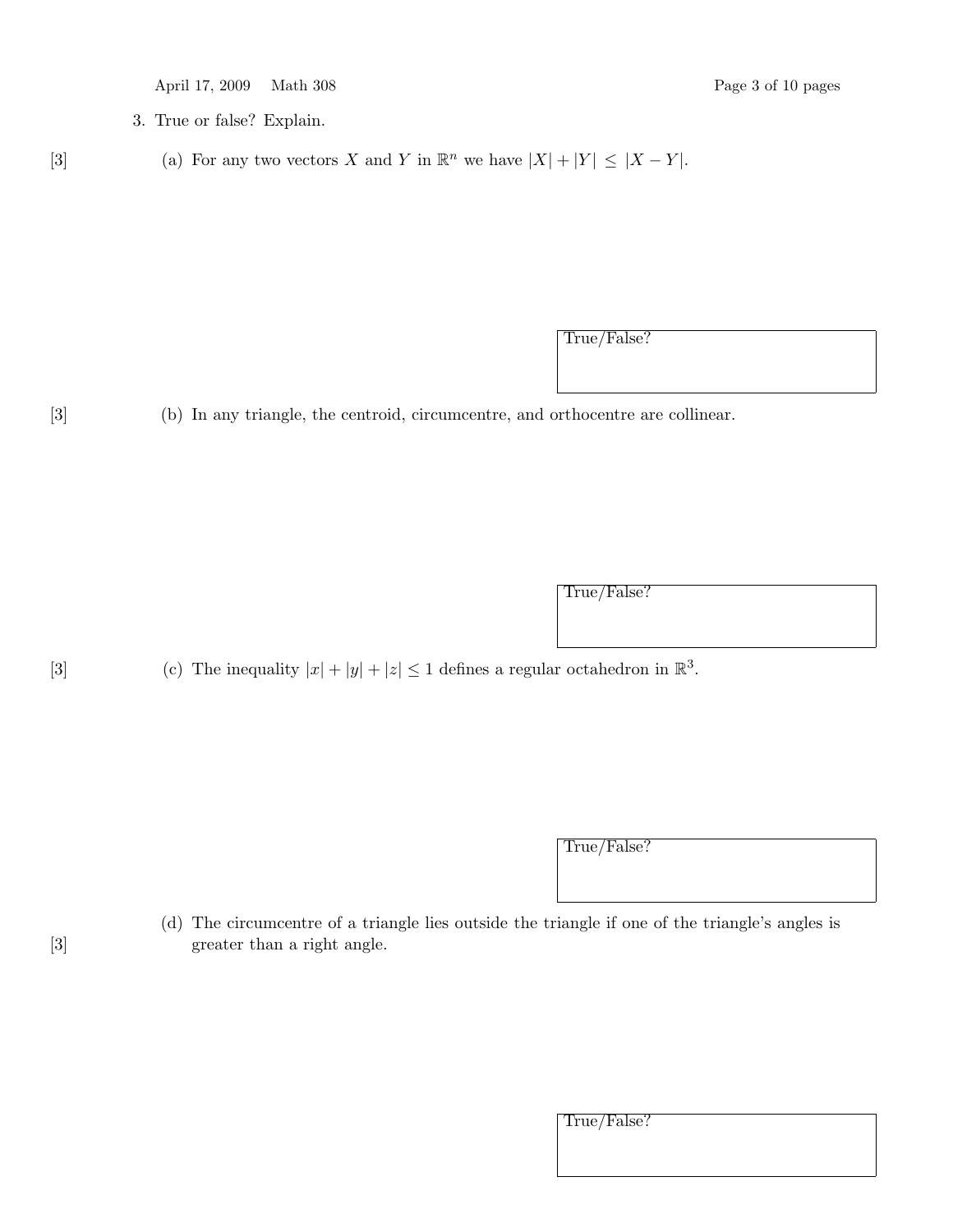April 17, 2009 Math 308 Page 4 of 10 pages

(e) If four distinct complex numbers do not lie in a straight line or circle, then their cross-[3] **ratio cannot be real.** 

True/False?

[3] (f) There are exactly 48 isometries of the regular dodecahedron (including the identity).

True/False?

[3] (g) If Q and Q' are quaternions, the conjugate of  $QQ'$  is equal to  $\overline{Q}\overline{Q}'$ .

True/False?

[3] (h) If Q is a pure imaginary quaternion and  $Q \neq 0$ , then  $Q^{-1}$  is also pure imaginary.

True/False?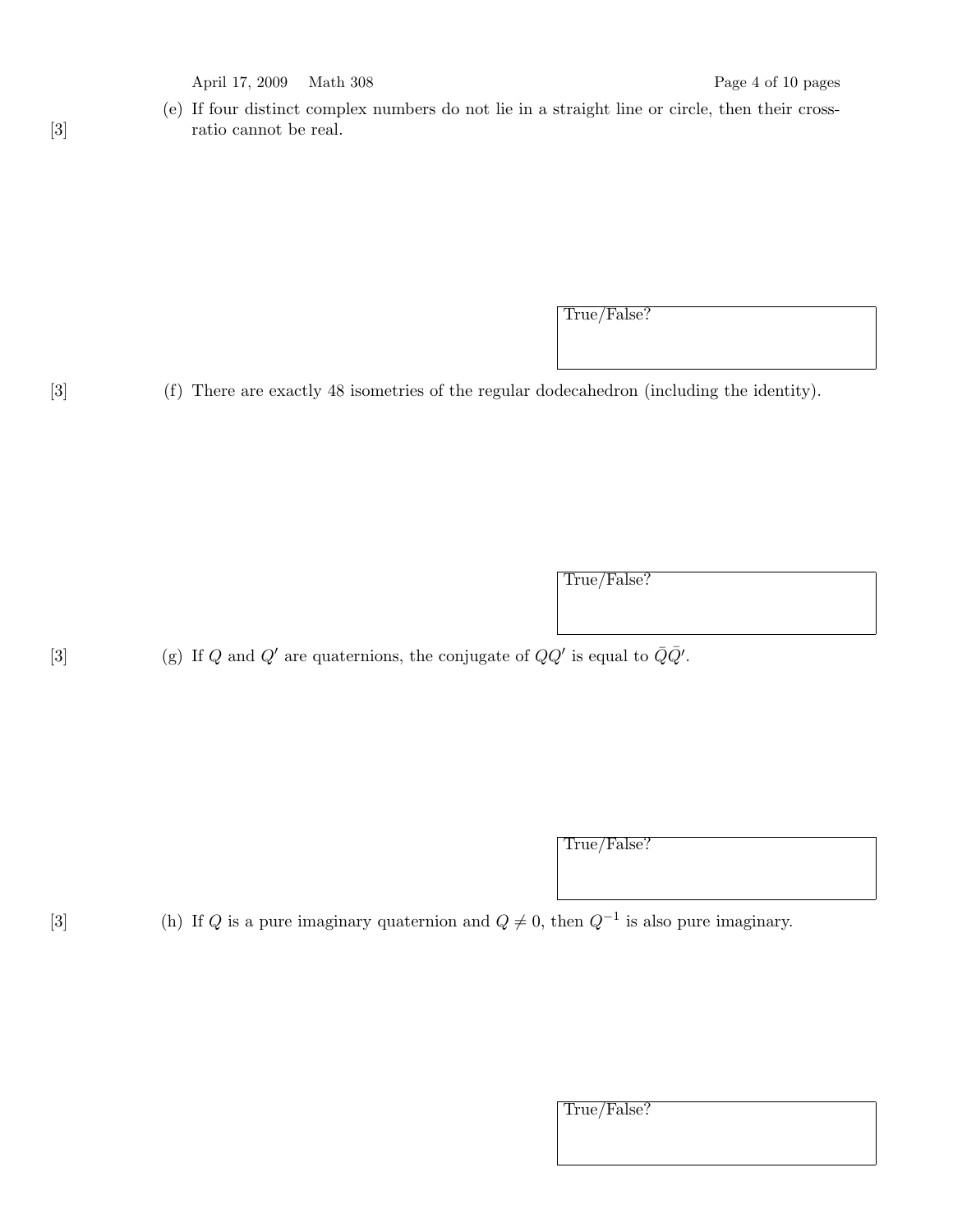April 17, 2009 Math 308 Page 5 of 10 pages

- 4. Consider the triangle ABC in  $\mathbb{R}^2$  whose vertices A, B, C have coordinates  $(0, 1), (t, 0)$  and [8]  $(s, 0)$ , respectively.
	- (a) Denote the medians of  $ABC$ , as usual, by  $AA'$ ,  $BB'$  and  $CC'$ . Find the coordinates of  $A'$  and of the centroid  $G$ .

| $A' =$ |  |  |  |
|--------|--|--|--|
|--------|--|--|--|



(b) Let the altitudes of  $ABC$  be denoted  $AD, BE$  and  $CF$ , respectively. Find the coordinates of  $D$  and of the orthocentre  $H$ .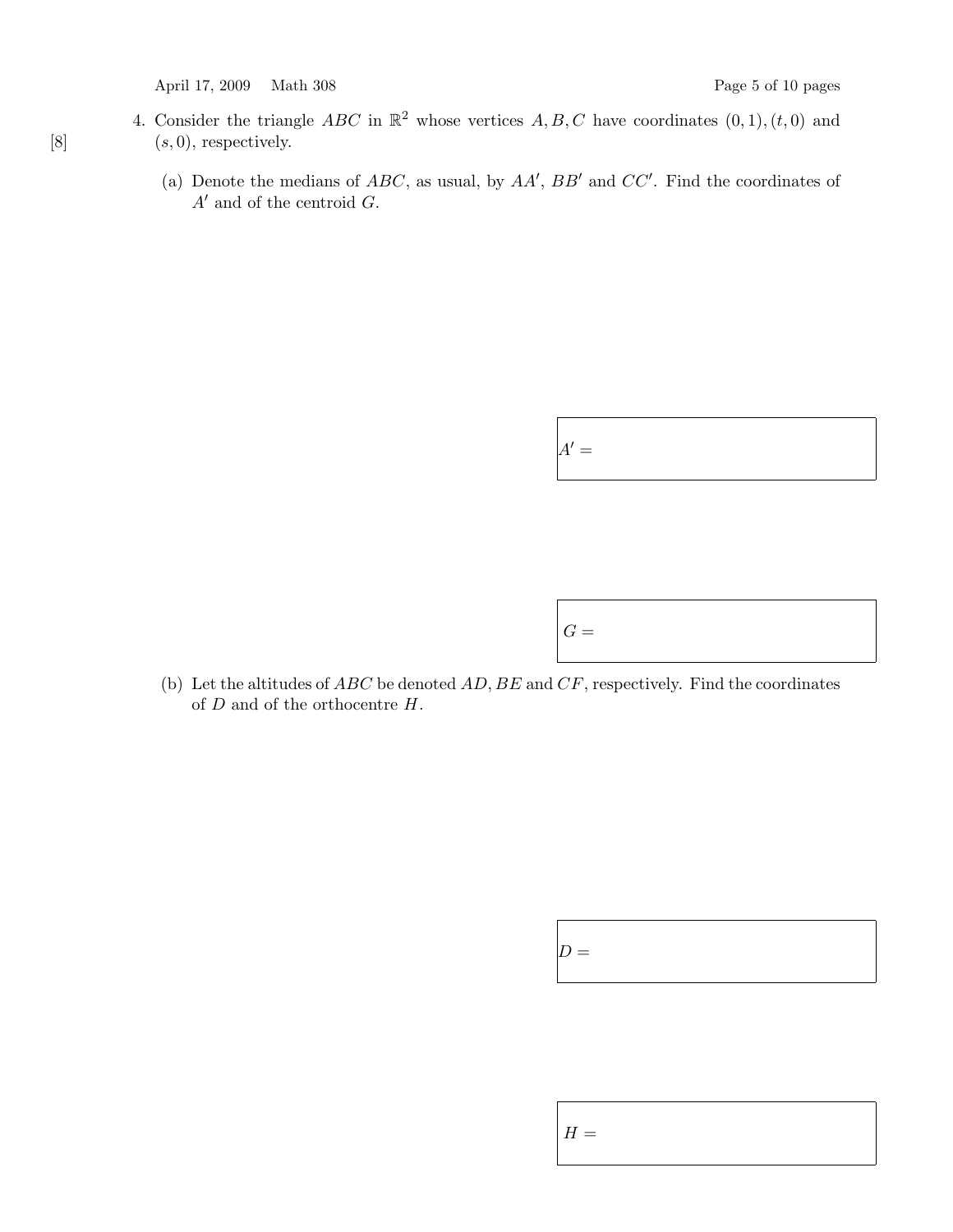April 17, 2009 Math 308 Page 6 of 10 pages

[8] 5. Consider the Möbius transformation  $T(Z) = \frac{iZ}{1+Z}$ .

(a) What is the image of the unit circle under T?

Answer:

(b) What points are fixed by T?

Answer:

(c) Give a formula for the inverse transformation  $T^{-1}$  (meaning  $T^{-1}(T(Z)) = Z$ )

Answer:

(d) What is the inverse image of the unit disk under T?

| ۰.<br>۰, |
|----------|
|          |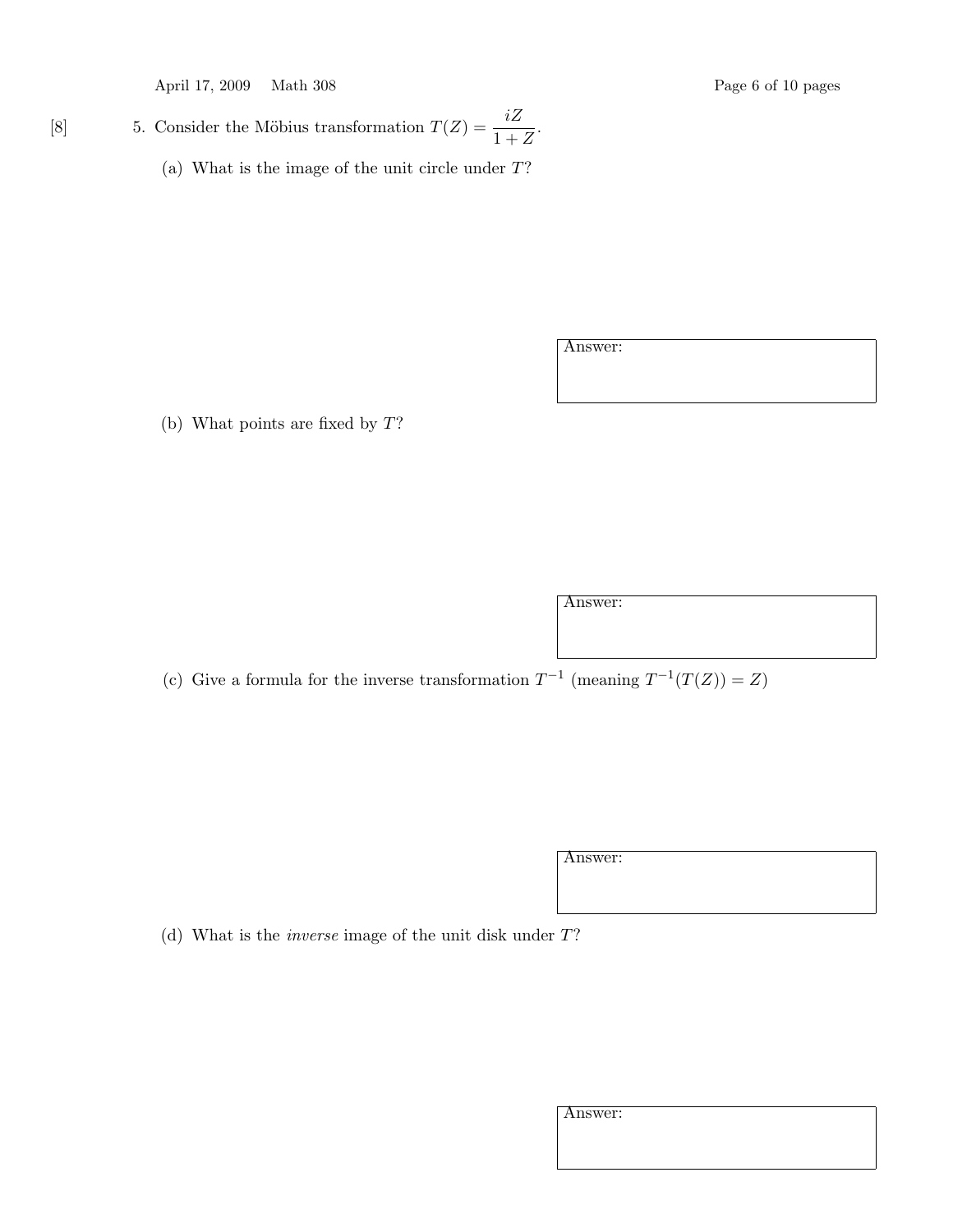April 17, 2009 Math 308 Page 7 of 10 pages

[6] 6. Find a Möbius transformation  $T(Z) = \frac{AZ+B}{CZ+D}$  satisfying:

$$
T(0) = 0
$$
,  $T(1) = 1$ ,  $T(i) = \infty$ .

Answer:

7. Suppose C and  $C'$  are intersecting circles in the complex plane, and R and R' are inversions (a.k.a. reflections) in C and C', respectively. If  $R(C') = C'$ , does it follow that  $R'(C) = C$ ? [6] Explain.

Answer: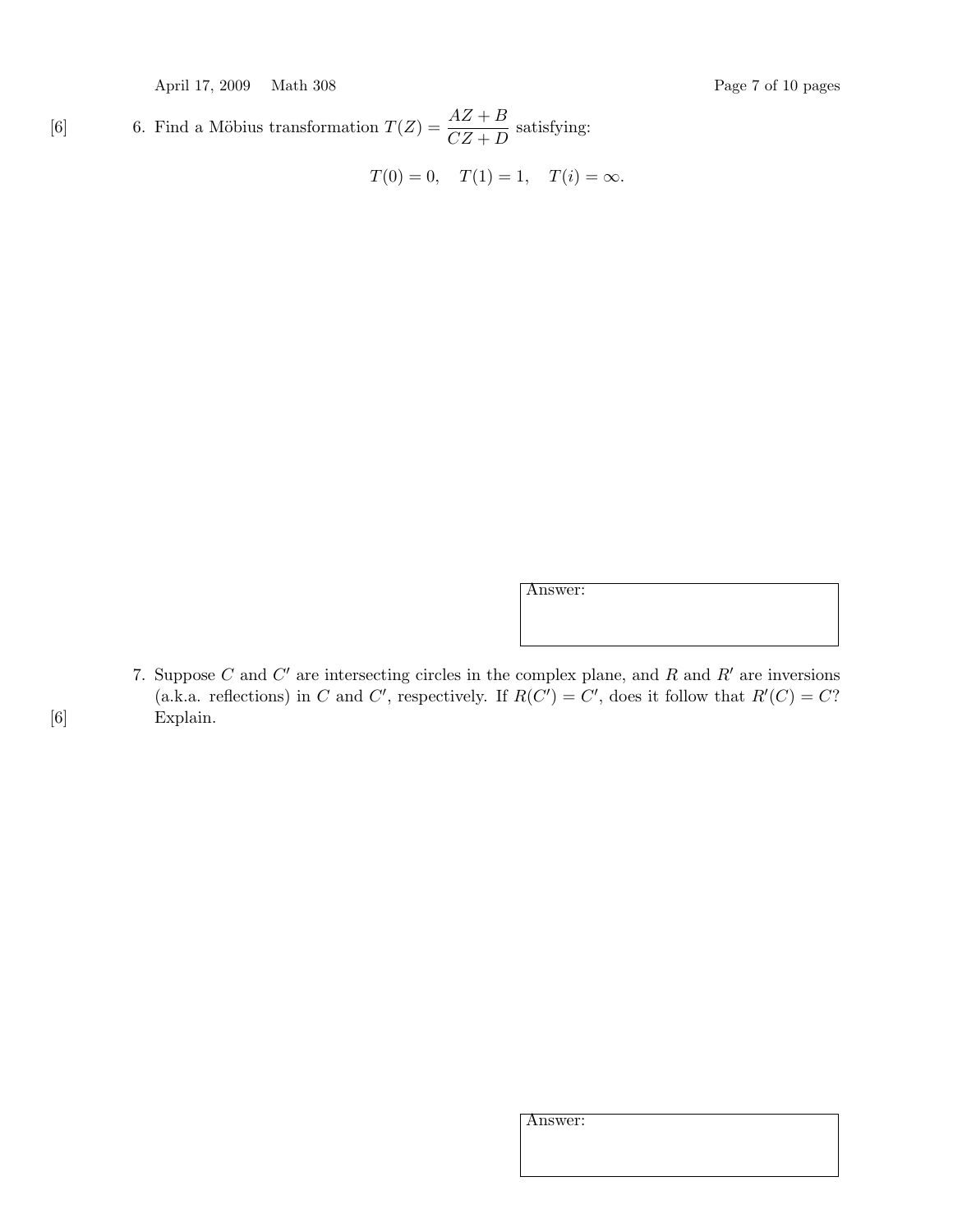April 17, 2009 Math 308 Page 8 of 10 pages

8. The quaternion  $Q = 5 + 4i - 3k$  has a polar form  $Q = r(\cos \theta + H \sin \theta)$ , where  $H^2 = -1$ . [10] Determine the value of  $r, \theta$  and  $H$ .

 $r =$ 

 $\theta =$ 

 $H=% \begin{bmatrix} \omega_{0}-i\frac{\gamma_{\rm{QE}}}{2} & \omega_{\rm{M}}-i\frac{\gamma_{\rm{p}}}{2}% \end{bmatrix}% ,$ 

Calculate  $Q^2$  and the inverse of  $Q$ .

 ${\cal Q}^2$   $=$ 

$$
\boxed{Q^{-1}} =
$$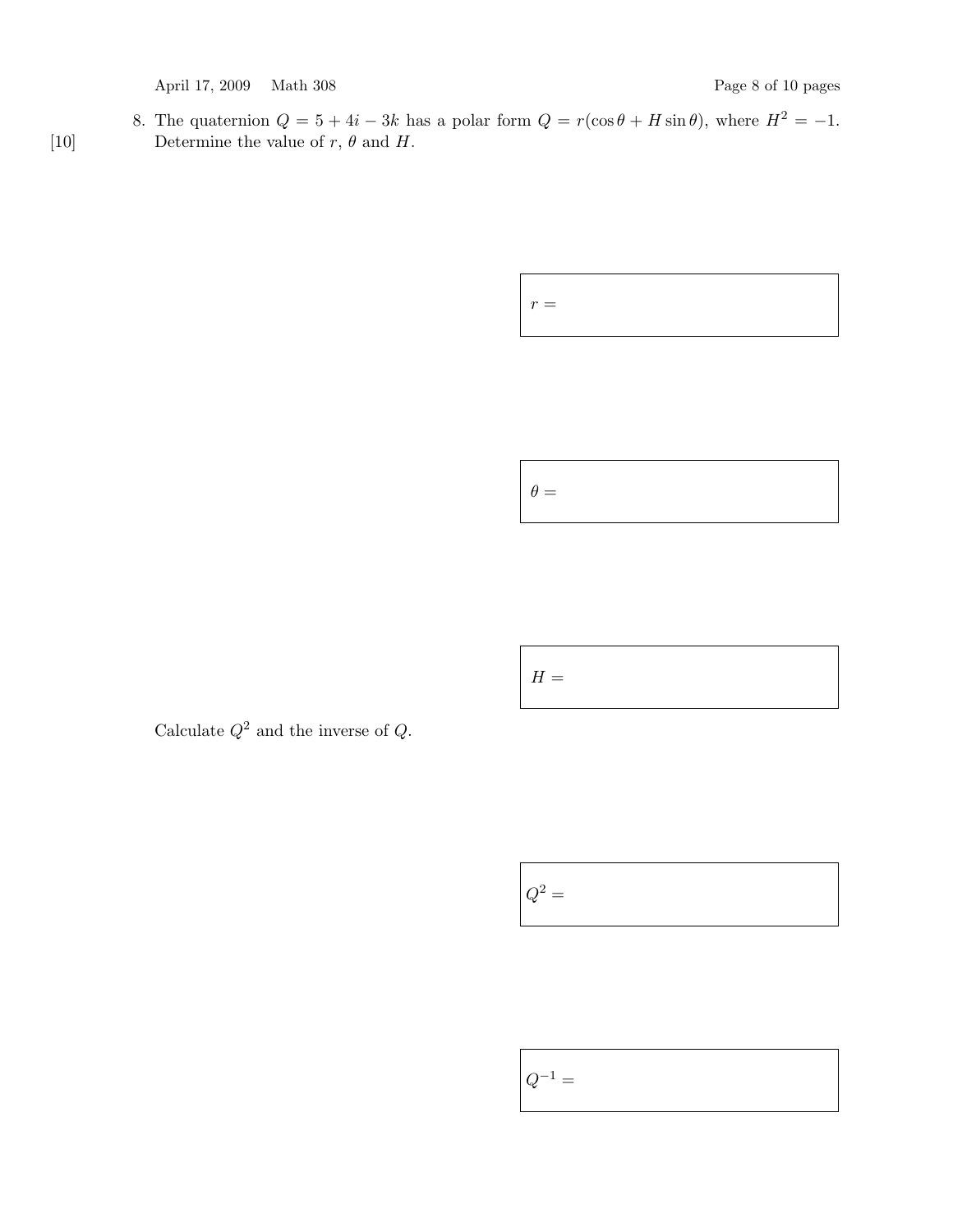April 17, 2009 Math 308 Page 9 of 10 pages

- [10] 9. If Q is a unit quaternion, define  $M_Q(X) = QX\overline{Q}$ , where X is a quaternion variable.
	- (a) Find the value of  $Q$  so that the action of  $M_Q$  on the imaginary quaternions

$$
\mathbb{R}^3 = \{xi + yj + zk\}
$$

consists of  $\pi/3$  rotation about the line defined by the equations  $x = z, y = 0$ .

(b) If  $T: \mathbb{R}^3 \to \mathbb{R}^3$  is the rotation by  $\pi$  about the z-axis, find the unit quaternion  $Q'$  so that  $M_{Q'}(X) = T(M_Q(X))$  for all  $X \in \mathbb{R}^3$